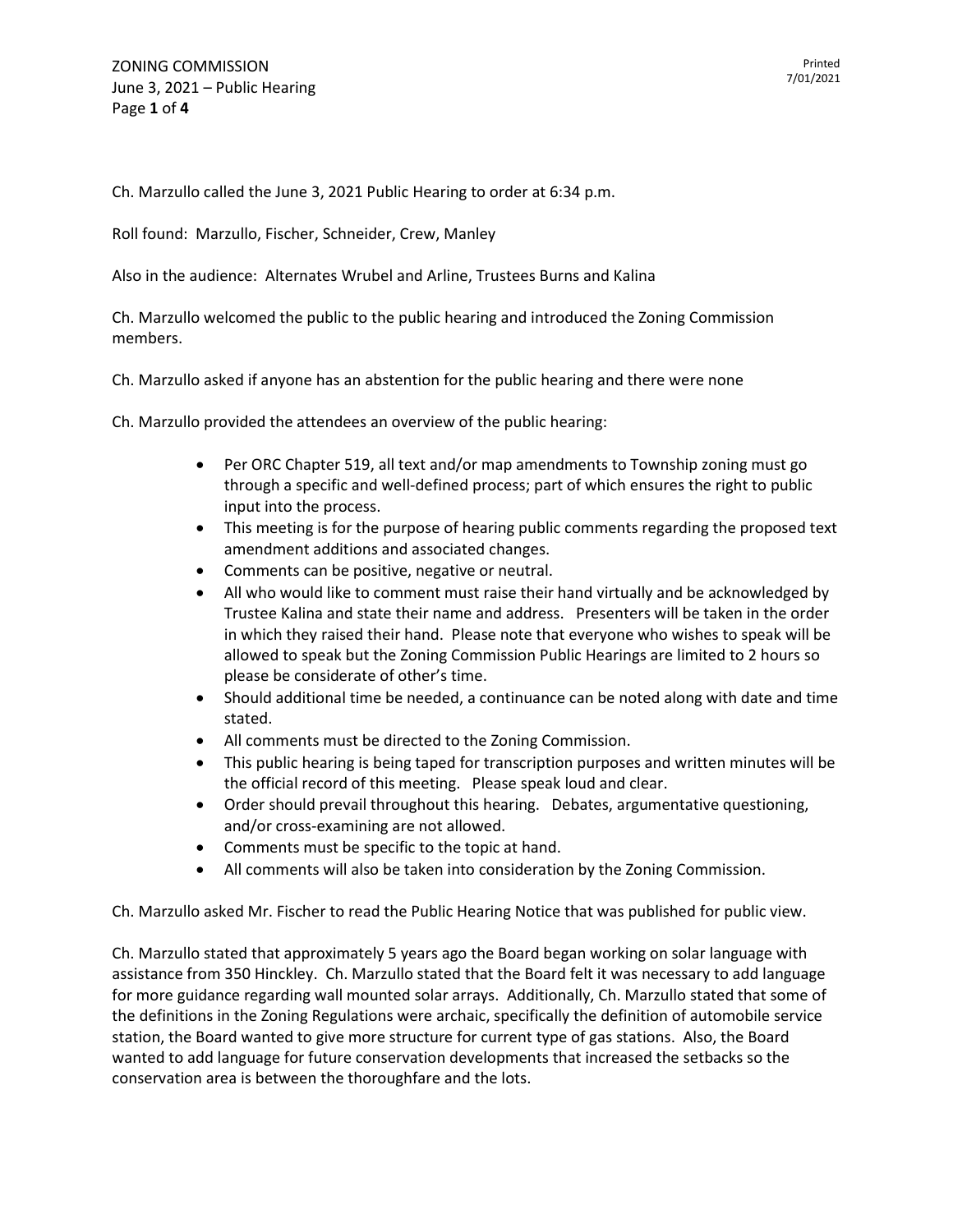Trustee Kalina stated he spoke with Rob Henwood with the Medina County Planning Commission, and they have not reviewed the packet of proposed language at this time.

Ch. Marzullo stated the Board will not vote until after they receive the Medina County Planning Commission comments.

Ch. Marzullo opened the meeting up to comments from the Board members regarding the proposed language changes.

Mr. Fischer, Mr. Schneider, Ms. Crew and Mr. Manley had no comments. Ms. Wrubel stated that she felt the proposed language for conservation development will satisfy a lot of the residents and Mr. Arline had no comment.

Ch. Marzullo then opened the meeting up to the public for comments:

## **Gary Wolny – 2505 Laurel Road, Hinckley**

Mr. Wolny stated he has been listening to the Zoning Commission meetings and he is very impressed with the work done on the solar panels. Mr. Wolny stated regarding the change to the definition for Service Station, he owns the property located at W. 130<sup>th</sup> and 303 which is zoned B-1. Mr. Wolny stated that based on discussions with former Trustee Schulte they brought in the TireMax based on their interpretation of the current language**.** Mr. Wolny stated that the Zoning Commission meetings regarding the service station language addressed the Copley Township zoning language and he would like to suggest the Board follow the language used by Copley Township which would include minor service like oil change and tire repair and also major services.

Ch. Marzullo cautioned about overgeneralizing by using the terms minor and major because that doesn't provide clear cut guidelines for the Board of Zoning Appeals, which is what they are trying to do.

Mr. Wolny again suggested they reference the language used by Copley Township that refers to minor and major service because he feels they are clearly defined. His concern is the impact the new language would have on his property.

Mr. Fischer stated that he appreciates what Mr. Wolny is saying as far as auto service station but he respectfully disagrees that a tire repair would have fallen under auto service stations. Mr. Fischer stated they are not taking away a use that currently exists, just adding a definition for what auto repair and service means, making the language more clear. Further discussion followed.

Ch. Marzullo stated he agrees with Mr. Fischer that he doesn't think they ever intended to have anything but a true refueling station in a B-1 District.

## **Richard Pearl – 1785 King Road, Hinckley**

Mr. Pearl stated he is speaking for 350 Hinckley and he would like to thank Chris Kalina, former Chairman, and current Chairman Matt Marzullo and the Board for their work on the amendments for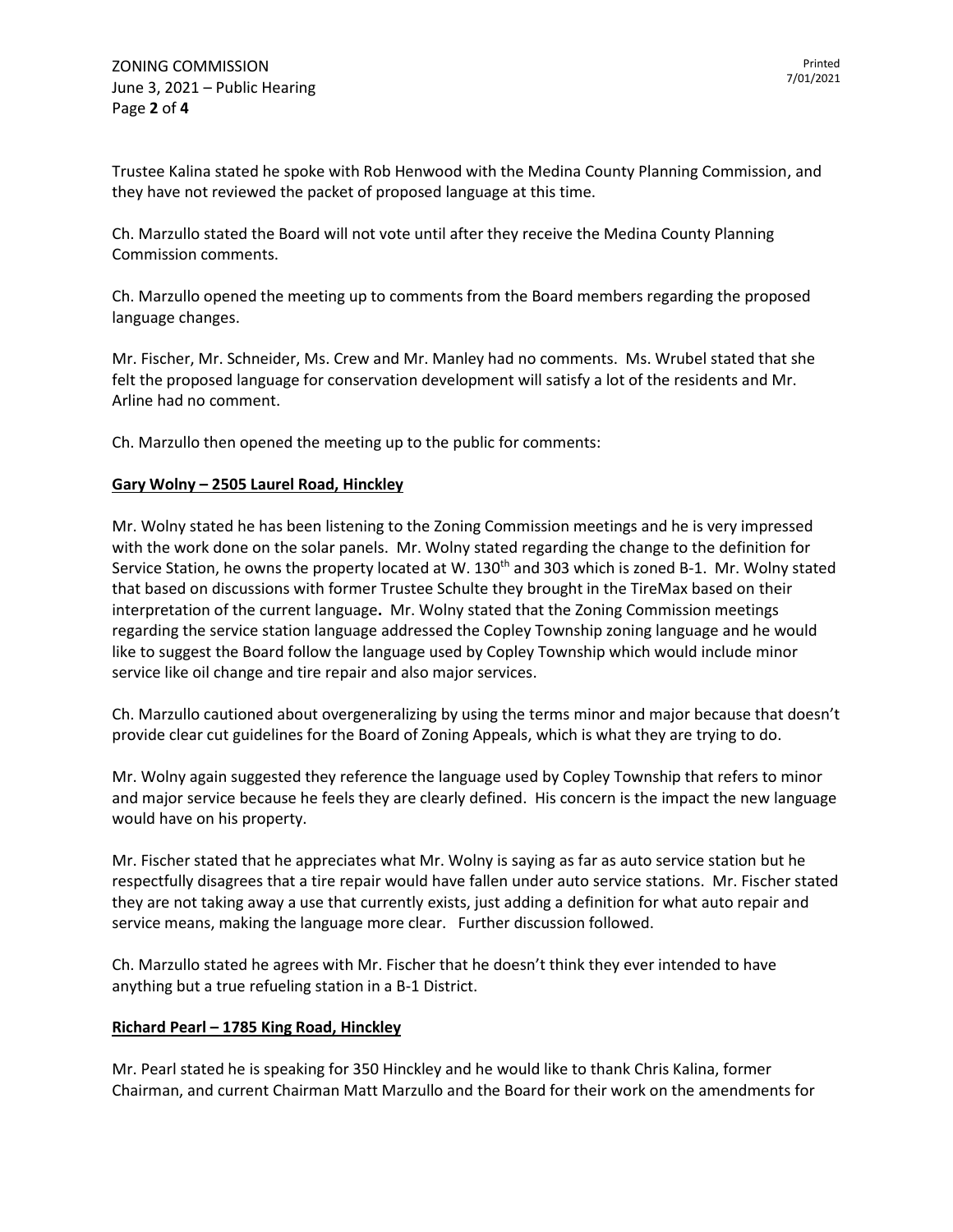the language regarding alternative energy and he would like to commend the Zoning Commission on their efforts.

Ch. Marzullo thanked Mr. Pearl and stated that the Zoning Commission wouldn't be where they are without the support from 350 Hinckley.

## **Matt Riley – 1090 River Road, Hinckley**

Mr. Riley asked about the changes to the conservation district language, and he stated that it sounds like those changes are setback changes. Mr. Riley asked if it is easier to obtain a conservation district and is a conservation district rural.

Ch. Marzullo stated that the goal of the change is not to make it easier or more difficult to create, but they are trying to create the ability to keep as much of a rural feel as possible, the Board would like to see the conservation land surrounding the development and not just in the back of the development and they want the rural feel for all of the lots and not just a few of the lots. They want the rural feel for all Hinckley residents.

Ch. Marzullo stated that the initial intent of the conservation development was to have developers build further off the road and surrounded by land that is preserved, because of the current verbiage developers could put houses on the main road. The new proposed verbiage, along with the yield plan, will ensure we maintain as much of the rural community as possible so entire forests are not destroyed. Discussion followed regarding setback change proposed. Ch. Marzullo stated the goal is to create a pocket of conservation land around the development.

Mr. Fischer further explained that a conservation development is built on 100 acres or more and, by example, 50 acres of that land would be set aside for conservation land and the other 50 acres would be buildable. The way the current language is written, a developer could put the houses anywhere on that 100 acres, meaning they could put the homes by the road and the conservation land in the back. With the suggested setback language change, the houses could not be built on the road; it doesn't change how many houses can be built, only where conservation land is built. This will protect the rural feel of Hinckley from the main roads. Further discussion followed.

Ch. Marzullo explained the yield plan requires a developer to determine how many lots they could put on a 100 acre parcel as a standard 2 acre development – if putting in conservation development instead of 2 acre development you can only build 45 homes on that lot, and with the proposed language the developer will be required to have conservation land surrounding the homes in the development to maintain the rural feel from neighbors and anyone driving on the road.

Trustee Kalina shared his screen to provide a visual of an example of a standard development and a conservation development illustrating the proposed language changes. Discussion followed.

Mr. Riley asked if the yield plan applied to all landowners, and it was explained that it is for conservation developments which have to be at least 100 acres.